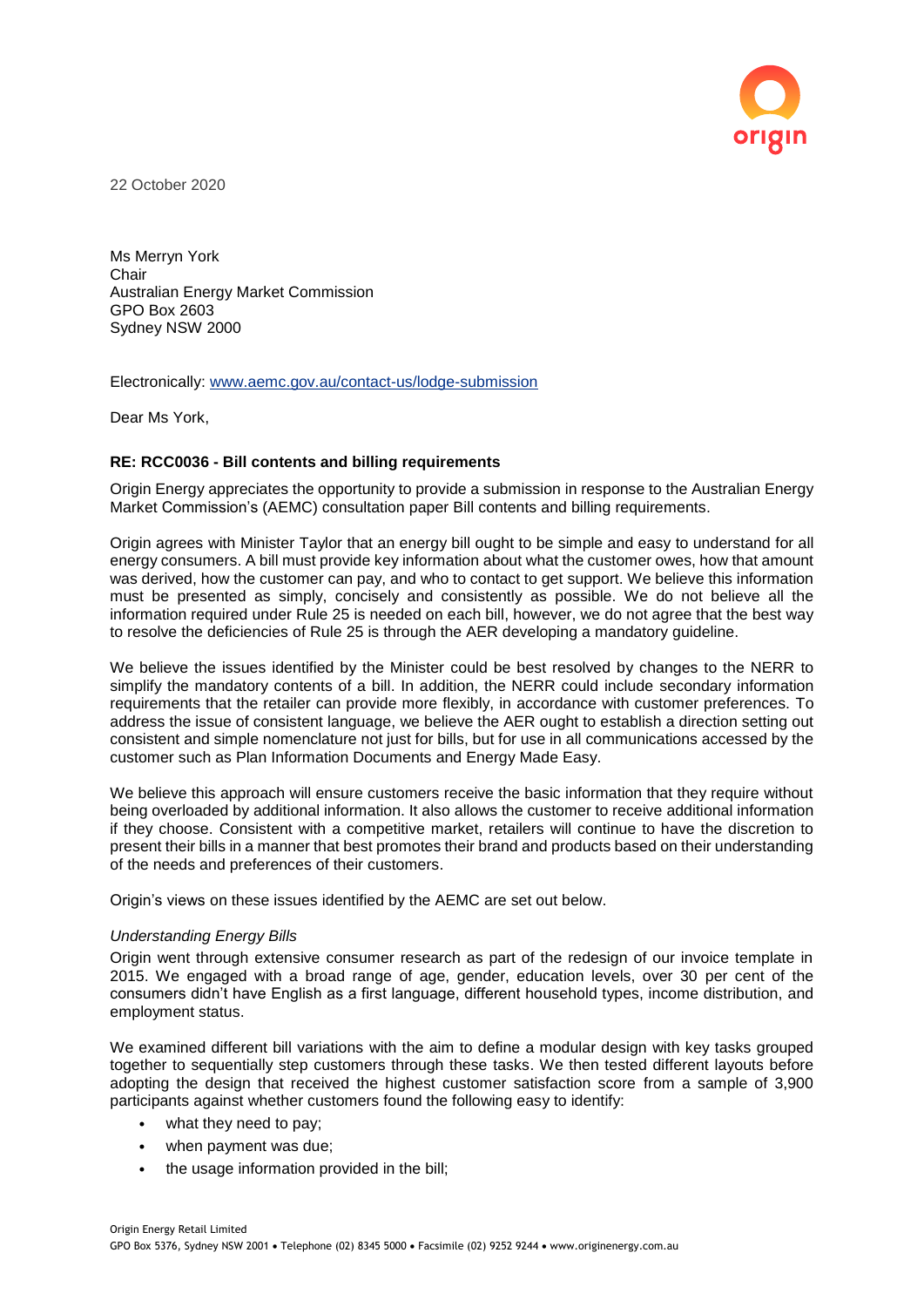- how to pay the bill;
- the discount applied to the bill;
- the rate plan;
- how usage has changed since the last bill;
- how to can get I touch with your electricity provider; and
- where to go to find more information.

In summary, our research found that customers prefer a bill with a simpler look, more conversational style and more a human tone. We feel that our bill design that prominently features the key information that customers look for such as what they owe, the due date, their discount, how much they used, and what their plan is meets the preferences of our customers. The feedback or complaints we receive tend to be more focussed on the content (i.e. concerns about usage levels for example) rather than the actual design of the bill itself.

More recent insights from our internal 'Voice of Customer' listening campaign supports this finding. The most common feedback Origin receives about the presentation of billing is related to the apportionment of charges on the second page of the bill. This is because there are multiple line items for similar charges, usually grouped by a date range. While the bill is presented in accordance with Rule 22, customers provide feedback that this subset of information can be difficult to understand.

On that basis, we have not seen evidence that customers do not understand our bills.

In terms of performing a price comparison, the role of the bill should be to provide the customer with the key information to do this as quickly and as simply as possible. This is the key information that we provide on page one of our bill. The customer can input this into a comparator, or it can be directly uploaded if the customer has received their invoice electronically. Again, we have not seen quantitative evidence that customers have a problem doing this.

# *Receiving Energy Bills*

The second problem the Minister identifies is the absence in the rules of overall requirements on retailers regarding how a bill is issued or delivered to small customers. The concern is that, today and in the future, consumers should always have access to a paper bill if it is their preference.

Origin does not agree that there is a need to specify the method of bill delivery. Customers are provided with the option of receiving their bill via mail or may consent to receiving their bill via email. This conversation with the customer occurs when the customer signs up with their retailer and may be confirmed during other interactions.

Customers who are supplied under Standard Retail Contracts (SRCs) default to paper billing, often because the retailer is not aware of who is consuming energy and only have the supply address for communication. The model terms and conditions state (9.1) "[we] will send a bill to you as soon as possible after the end of each billing cycle. We will send the bill: (a) to you at the address nominated by you; or (b) to a person authorised in writing by you to act on your behalf at the address specified by you." This effectively makes a paper bill the default minimum consumer protection.

When a customer enters into a Market Retail Contract (MRC), they are provided with the option to receive their bill via a preferred method of communication. This may mean via email, or directly to an online customer portal from which they can manage their account.

Customers may also elect the frequency they receive bills, particularly where the customer has a digital meter. We consider that the principle of consumer choice already drives billing issuance and delivery, so there is no need to specify the delivery method beyond the current framework.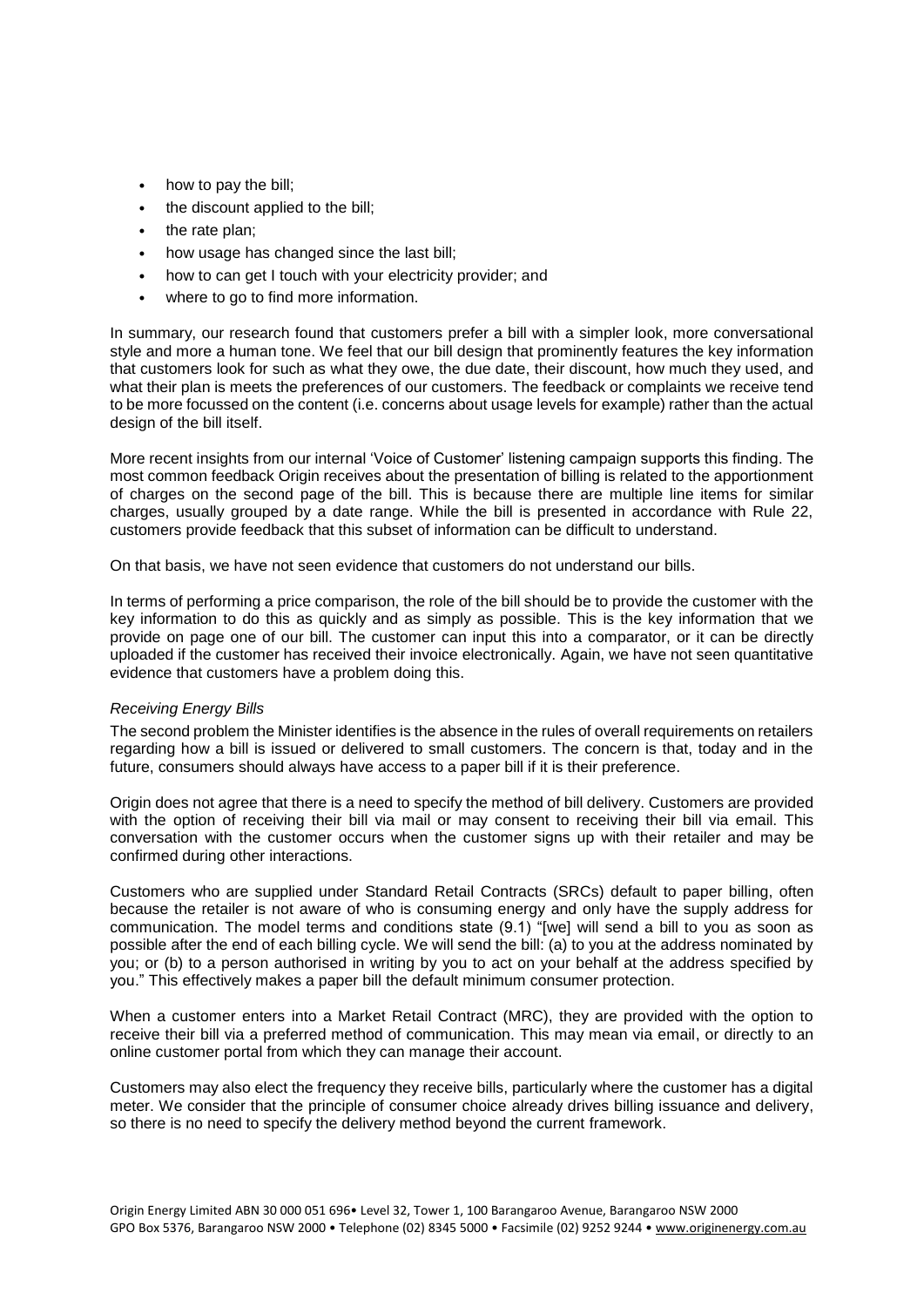## *Materiality of the issues*

The Commission is seeking feedback on the materiality of the issues identified by the proponent, namely whether there is difficulty understanding bills and a lack of consumer choice on how bills can be received, and how the impacts will change over time given digitalisation, key post-2025 reforms (two-sided market design) and the introduction of a CDR in energy.

As stated above, Origin undertook significant customer testing to ensure the structure of our bills reflected the preferences of our customers.

We agree that digitalisation may mean some information currently required on bills becomes redundant for many consumers and already offer the following options for a customer to receive or access their bill:

- a mobile app which is available for Apple and Android phones;
- a web portal where a customer can access their "My Account". Once logged in they are able to see and access their data, billing, and make other requests;
- e-bills where the customer receive an email with the key information in the cover email and then the bill as an attachment; and
- the option for the customer to choose between online billing or paper bills.

Customers are also able to access and engage with their usage information digitally. For customers with digital meters this can be presented for the bill period, monthly, or daily, and provides relatively real-time feedback on usage patterns and costs.

### *Proposed Solution*

The objective of the current Rule is for the retailer to "prepare a bill so that a small customer can easily verify that the bill conforms to their customer retail contract". The information required for a customer to be able to verify that their bill matches their contract is more than covered in the existing Rule 25.

We do not believe there is sufficient evidence to support the replacement of Rule 25 with an AER Guideline. We do believe the Rules create larger bills than necessary. To address this, we believe the Rules could be amended to require retailers to provide the core information that customers prefer on their bill i.e.: the amount owed; the due date; the discount; usage; the current plan; and who to contact about the bill or for assistance.

For items which currently perform an educational function, we believe there could be benefit for the customer to receive this information separately at their preference.

We recognise that a significant concern is ensuring that disengaged customers still receive the educational aspects of information which are currently included on billing. While all customers can access educational information through different platforms based on their preferences, customers who are supplied under SRCs could be considered disengaged customers and may be less likely to do so. We consider that a requirement to be able to provide customers with this information in a non-digital format for SRC customers could resolve this. For example, Retailers are currently able to provide special bill formats (such as large print) for customers who request them for accessibility reasons and could apply the same principle to provide the educational aspects of billing for customers who are not digitally engaged.

Finally, to address the issue of inconsistent and complex language we believe the AER ought to establish a direction setting out consistent and simple nomenclature not just for bills, but for use in all communications accessed by the customer, as is currently the case when developing Pricing Information Documents in accordance with the Retail Pricing and Information Guidelines.

We believe this approach will ensure customers receive the basic information that they require without being overloaded by addition information. It also allows the customer to receive additional information if they choose. Consistent with a competitive market, retailers will continue to have the discretion to